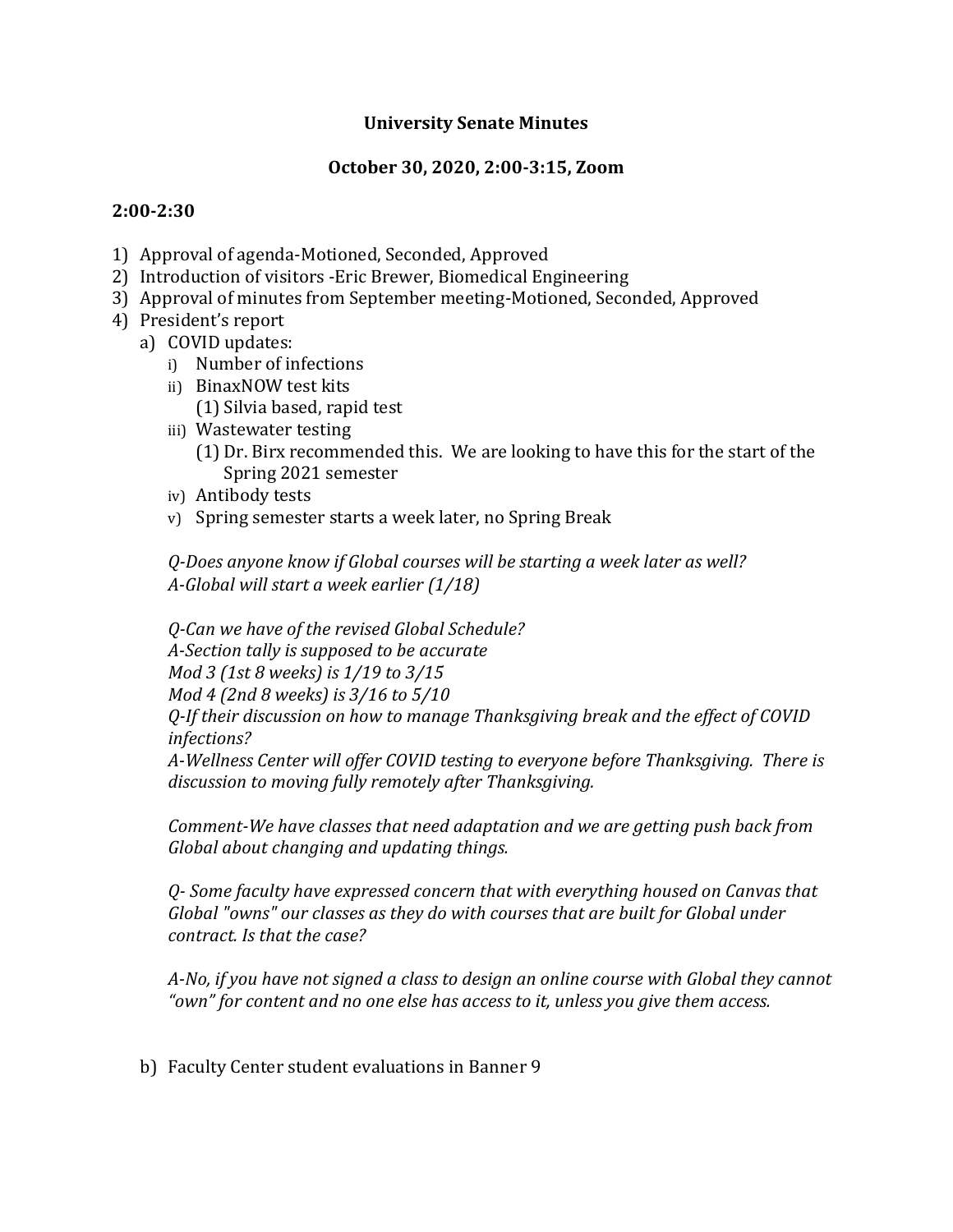Current evaluation in Banner 8, need to be rewritten for Banner 9. We do have the evaluation in Anthology (formerly Campus Labs)

c) Talk to your Deans

If you are having difficulty with your Dean, set up a meeting with your Dean and start a conversation. If you are an untenured faculty meeting, please ask a fellow tenured faculty member to assist. If there is still a problem after meeting, contact Bill.

d) Spring teaching requests

If you currently have accommodations for the Fall, you will continue to have these (unless you had temporary accommodations). If you would like to teach remotely, request this from your Chair/Head, then it comes to the Dean's Office. If the Dean's Office denies this, there is a committee (chaired by Basso and Salveski) that review appeals

e) Senate Parliamentarian: Kha' Sadler

Serve with advice and consent of the Senate (does not need to be voted on)

f) Professional staff issues, especially promotion

Senate Executive has commissioned a sub-group about professional staff concerns

Performance Based Promotion Issues

We need written criteria for professional staff promotion

*Q-Is there a freeze of promotions due to the financial situation?*

*A-Bill will check on this*

*Comment-Some faculty (librarian) have not gotten their full range adjustment when they were promoted.* 

*Comment-The MOA includes the language of "fairness and equity" and we need to have this realized for all of our members*

*Q-Can we get the 5-10 year data on professional staff that put in for promotions and been denied?*

*A-This would be valuable, but it may not be accurate since some people are rejected at supervisor level and not tracked*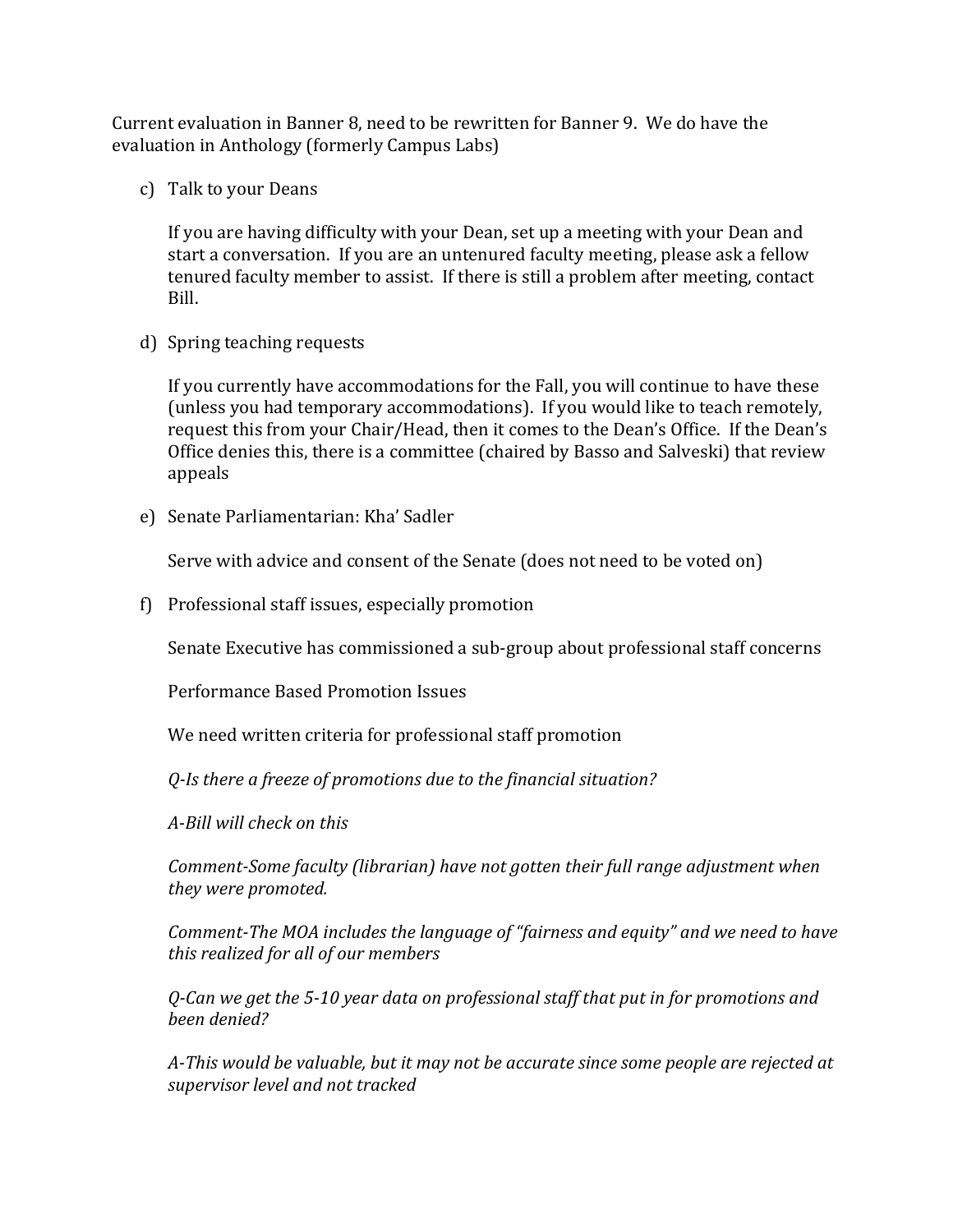*g) Promotion for Lecturers*

*Jon Foglein and Julie Haynes have been working on this and it sent this to the Provost Office today*

## **2:30-3:10**

5) Update on Budget (Chris Simons)

4 million deficit, which is smaller than we anticipated

6) Curriculum report (Marci Carrasquillo)

5461724-Motioned, Approved

5446611-Motioned, Approved

5353700-Motioned, Approved

5475158-Motioned, Approved

5470840-Motioned, Approved

7) First reading on Resolution on WI and LIT courses (Nathan Bauer, file attached)

This will enhance consistency and assessment for these courses, including guidelines for these designations

Q-Can a student transfer in a Writing Intensive course?

A-Yes, our transfer policy states they can transfer in WI and LIT courses

8) First reading on Resolution on Curricular and Assessment Review (Nathan Bauer, file attached)

# **3:10-3:15**

9) New business

*Q-Do you have any sense of the program review/data collection and analysis?*

*A-The President has announced that all programs will be reviewed to find out where we are and what we have in place with our curriculum. Will also look at the faculty of Future. We look at alternate deliveries and workforce-based certificates.*